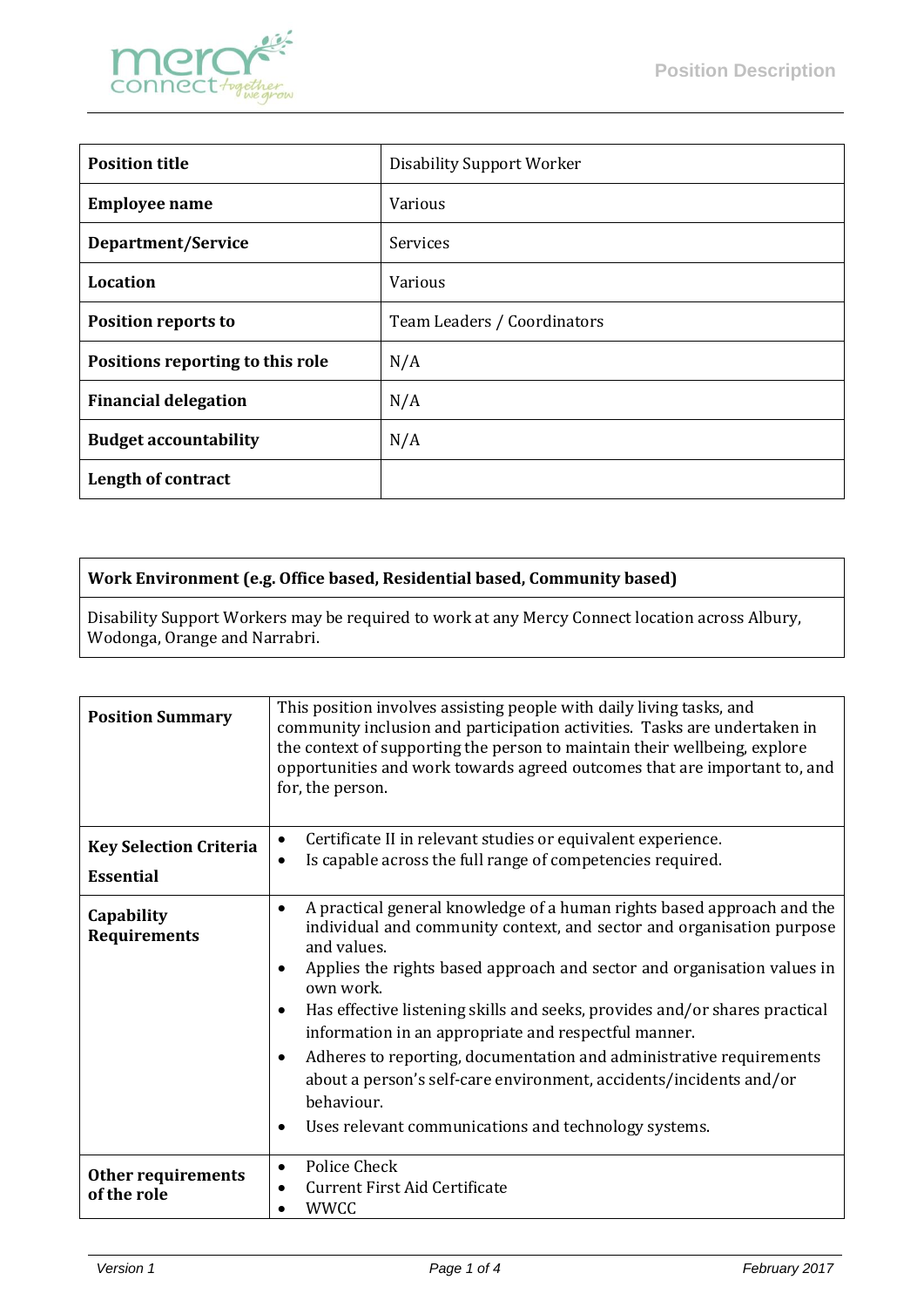

• Current valid driver's licence

## **Job Profile**

| Specific key responsibilities of this role include;     |                                                                                                                                                                                                                                                                                                                                                                                                                                                                                                                                                                                                                                                                                                                                           |  |
|---------------------------------------------------------|-------------------------------------------------------------------------------------------------------------------------------------------------------------------------------------------------------------------------------------------------------------------------------------------------------------------------------------------------------------------------------------------------------------------------------------------------------------------------------------------------------------------------------------------------------------------------------------------------------------------------------------------------------------------------------------------------------------------------------------------|--|
| <b>Sector and</b><br>organisation purpose<br>and values | Develops an appropriate supportive working relationship with each<br>person supported.<br>Gains the confidence, trust and respect of each person supported.<br>Recognises the importance of dignity and the rights of each person they<br>٠<br>support.<br>Provides support in line with all other aspects of the disability service<br>$\bullet$<br>standards and the organisation's mission and values.                                                                                                                                                                                                                                                                                                                                 |  |
| <b>Teamwork</b>                                         | Works and interacts positively with peers as part of the team.<br>$\bullet$<br>Contributes ideas and provides feedback on work activities.<br>$\bullet$<br>Utilises own interests and experience to benefit and enhance team and<br>$\bullet$<br>customer outcomes.<br>Speaks up and reports issues of concern.<br>٠<br>Follows reasonable and appropriate instructions.<br>٠<br>Follows routines and /or timetables and completes tasks on time.<br>$\bullet$                                                                                                                                                                                                                                                                            |  |
| Communication                                           | Understands what is being communicated by each person supported and<br>$\bullet$<br>is able to feedback what is important to them.<br>Achieves a positive relationship with each person supported using<br>$\bullet$<br>appropriate communication tools.<br>Communicates calmly to de-escalate situations.<br>٠<br>Advocates in specific situations on behalf of each person supported, e.g.<br>$\bullet$<br>in the community; assisting at a social or recreational event.<br>Uses clear and concise communication.<br>٠<br>Provides relevant, clear and factual written information.<br>٠<br>Develops appropriate relationships with relevant people associated with<br>$\bullet$<br>the person that will benefit the support provided. |  |
| <b>Customer</b><br><b>Relationships</b>                 | Adapts to the individual needs and to what is important to each person<br>$\bullet$<br>supported.<br>Focuses on delivering the supports important to the customer and<br>$\bullet$<br>agreed as part of their plan.<br>Meets reasonable expectations of quality, quantity and timeliness of<br>supports within the agreed supports / plan / budget.<br>Develops positive relationships with each person supported and their<br>$\bullet$<br>family, carers, etc.<br>Escalates issues appropriately and in a timely manner<br>$\bullet$                                                                                                                                                                                                    |  |
| <b>Personal</b><br><b>Accountability</b>                | Complies with disability services standards and organisational policies<br>$\bullet$<br>and procedures relevant to the role.<br>Shows understanding of own role, personal responsibility and<br>$\bullet$<br>ownership of contributions.<br>Efficiently and effectively completes agreed job tasks.<br>$\bullet$<br>Works according to plan / maintains routines.<br>$\bullet$<br>Takes on board, accommodates and accepts feedback.<br>$\bullet$<br>Shows understanding of maximising resources and working within the<br>$\bullet$<br>limitations of the agreed plan and budget.<br>Aware of how to present self as a role model on behalf of the                                                                                       |  |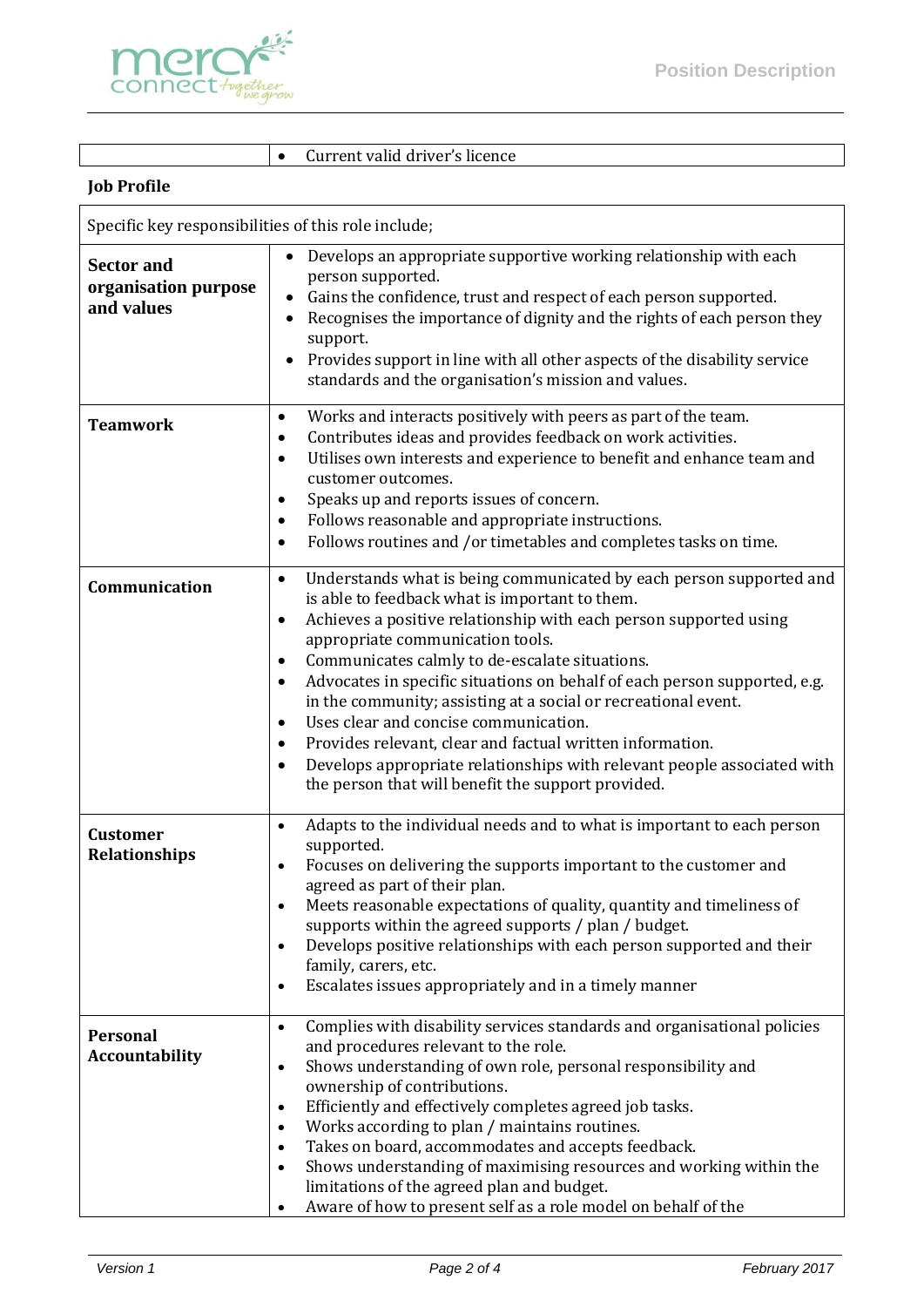

|                                | organisation and in line with community expectations.                                                                                                    |
|--------------------------------|----------------------------------------------------------------------------------------------------------------------------------------------------------|
|                                |                                                                                                                                                          |
| <b>Innovation</b>              | Makes suggestions supporting continuous improvement within own<br>$\bullet$                                                                              |
|                                | role.                                                                                                                                                    |
|                                | Questions things and suggests possible solutions.<br>$\bullet$<br>Shows flexibility in approach to work tasks.<br>$\bullet$                              |
|                                | Actively seeks creative solutions to overcome barriers in providing<br>$\bullet$                                                                         |
|                                | support.                                                                                                                                                 |
|                                | Actively adapts, accepts and is willing to change within the context of the<br>$\bullet$                                                                 |
|                                | job role and wider organisation or community changes.                                                                                                    |
|                                | Respects what is important to each person supported and assists them<br>$\bullet$                                                                        |
| <b>Person centred</b>          | to explore related opportunities.                                                                                                                        |
| knowledge and                  | Actively encourages and assists each person supported to make<br>$\bullet$                                                                               |
| application                    | independent decisions to their level of capability.                                                                                                      |
|                                | Works effectively towards the agreed outcomes that are important to<br>$\bullet$                                                                         |
|                                | the person.                                                                                                                                              |
|                                | Delivers consistent high quality support as directed based on the agreed<br>$\bullet$                                                                    |
|                                | customer plan.                                                                                                                                           |
| Personal care, skill           | Shows awareness of and follows directions for the delivery of support to<br>$\bullet$                                                                    |
| development and                | meet each person's personal care, health and wellbeing support needs.                                                                                    |
| support                        | Collects, records and monitors data and other information on progress<br>$\bullet$<br>as directed.                                                       |
|                                | Escalates or reports back on areas of concern.<br>$\bullet$                                                                                              |
|                                | Follows individual care/health and support plans and shows<br>$\bullet$                                                                                  |
|                                | understanding of the practical impact on daily living.                                                                                                   |
|                                | Shows awareness of safety and preventative actions required.<br>$\bullet$                                                                                |
|                                | Demonstrates an understanding and application of 'duty of care' for each<br>$\bullet$                                                                    |
|                                | person supported.                                                                                                                                        |
|                                | Follows plans and programs for support provided within home,<br>$\bullet$                                                                                |
| Participation and<br>inclusion | community and group environments.                                                                                                                        |
|                                | Proactively organises when needed to enable a program / activity to be<br>$\bullet$                                                                      |
|                                | accessed by each person supported, seeking assistance when needed.                                                                                       |
|                                | Assists each person to safely explore opportunities to expand the<br>$\bullet$                                                                           |
|                                | likelihood of participation and inclusion at home and in their                                                                                           |
|                                | community.                                                                                                                                               |
| Community                      | Assists each person supported to access and be involved with the<br>$\bullet$<br>community as part of community based activities; e.g. as a purchaser of |
| engagement and                 | goods and services; a volunteer, voter, church goer, member of a club or                                                                                 |
| education                      | interest group, etc.                                                                                                                                     |
|                                | Applies knowledge of formal and informal supports relevant to each<br>$\bullet$                                                                          |
|                                | person supported.                                                                                                                                        |
|                                | Role models dignified and respectful interactions with members of the<br>$\bullet$                                                                       |
|                                | broader community.                                                                                                                                       |
|                                | Assists each person supported to be as independent as possible in<br>٠                                                                                   |
|                                | community based activities.                                                                                                                              |
| Reporting,                     | Clearly creates and maintains records, understanding the requirements<br>$\bullet$                                                                       |
| documentation and              | for accuracy.                                                                                                                                            |
| administration                 | Collects data using organisation systems.<br>$\bullet$                                                                                                   |
|                                | Demonstrates a use of and willingness to enhance the use of technology<br>$\bullet$                                                                      |
|                                | on the job.                                                                                                                                              |
|                                | Accurately completes administrative tasks that are relevant to the<br>$\bullet$<br>support being provided.                                               |
|                                | Maintains privacy and Participant confidentiality.                                                                                                       |
|                                |                                                                                                                                                          |